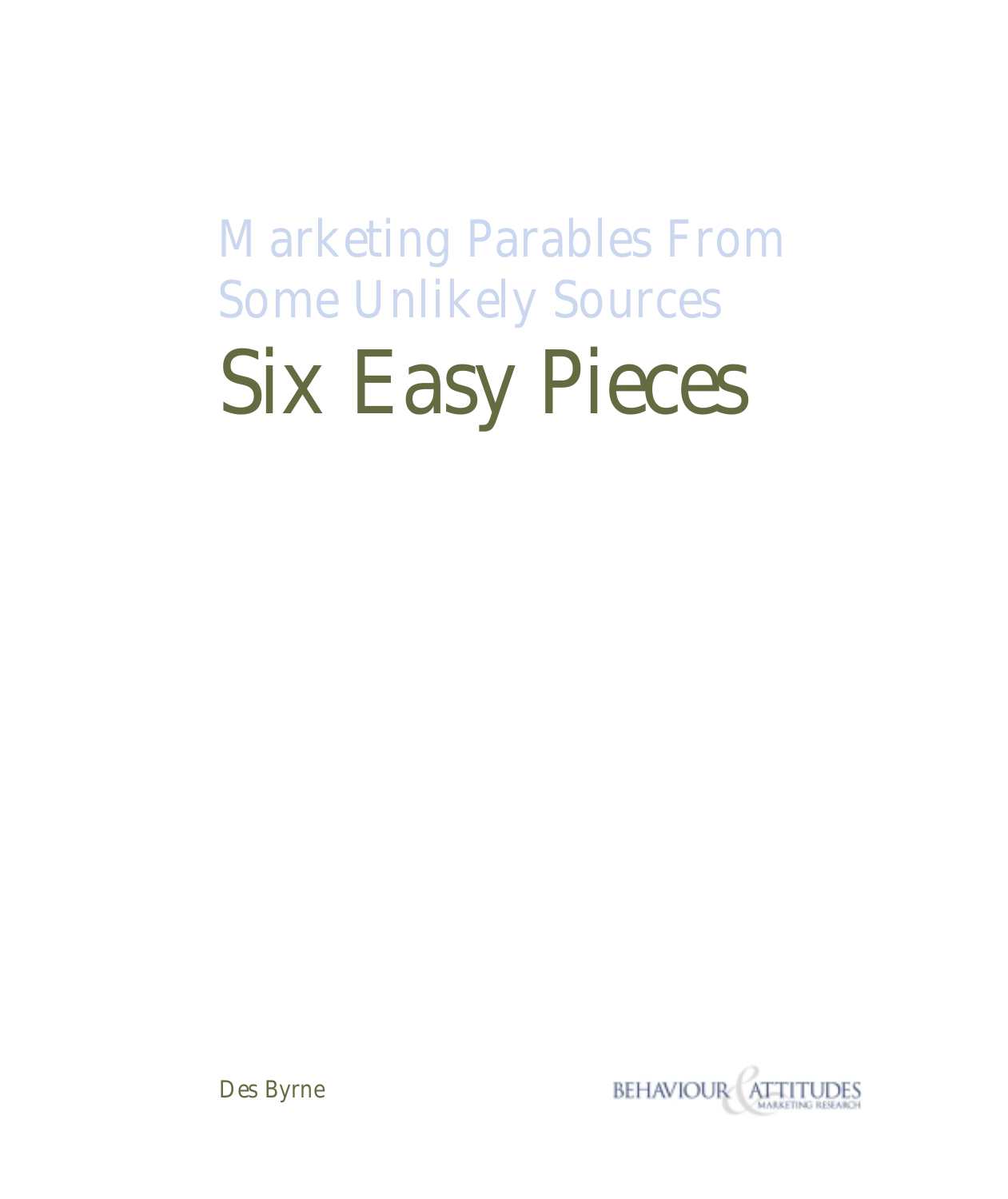## Six Easy Pieces

| Even the Bad Times are Good      |
|----------------------------------|
| (and, unfortunately, Vice Versa) |

- 2. I'd like to introduce you to 'Phineas Gage'
- 3. The Customer is Always Right... Well Sometimes
- 4. Remember that Brands are Living Organisms
- 5. Silent E The Differential Calculus of Marketing
- 6. Brands (Like Gods) Make Their Own Importance
- 7. Bonus Track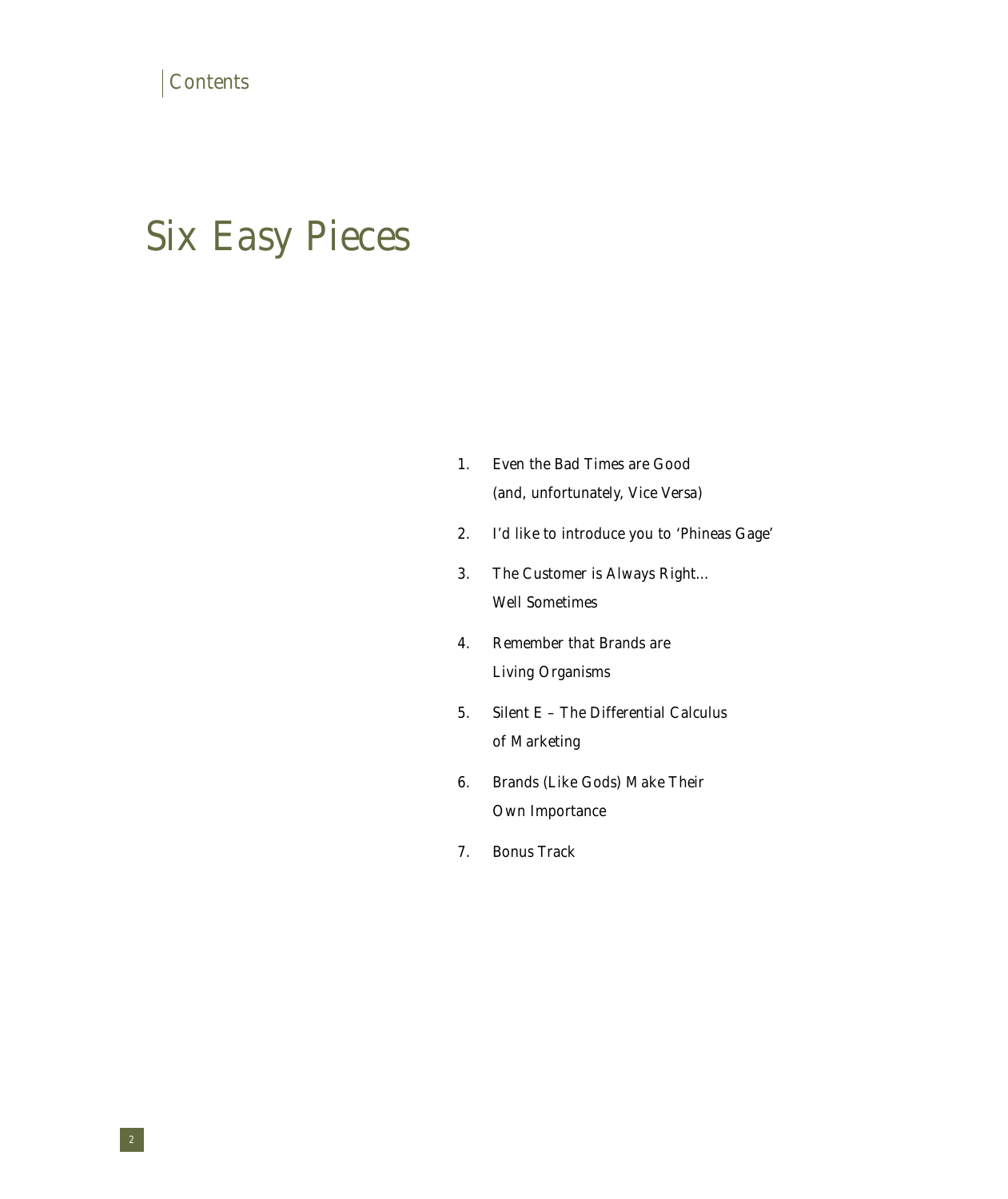I must begin with a confession. The title I have chosen for this essay is a piece of blatant plagiarism. My only excuse is that, even when it comes to plagiarism it is important to exhibit good taste.

The original Six Easy Pieces<sup>1</sup> was a book on the fundamentals of physics published while I was sitting my Leaving Certificate exams. I didn't discover the book, or the accompanying series of recorded lectures, until much later: otherwise my exam results might have been more respectable.

I can still remember the thrill of finding something that explained complex ideas in such a clear and unfussy way. Most of all I was struck by Richard Feynman's insistence that it was not possible to "teach physics by just giving the basic laws on page one and then showing how they work in all possible circumstances…. one needs a considerable amount of preparatory training even to learn what the *words* means … we can only do it piece by piece".

If that is true of physics, with its solid theoretical base and long history of experimental evidence, how much more true is it of our inexact discipline of marketing. I am convinced that the most effective lessons all come in the form of Feynman's Easy Pieces, short stories with a point: Parables, if you will.

This is how, when I was asked some time ago to summarise some of the key lessons I had learned from almost thirty years working in marketing research in Ireland, I came up with the following set.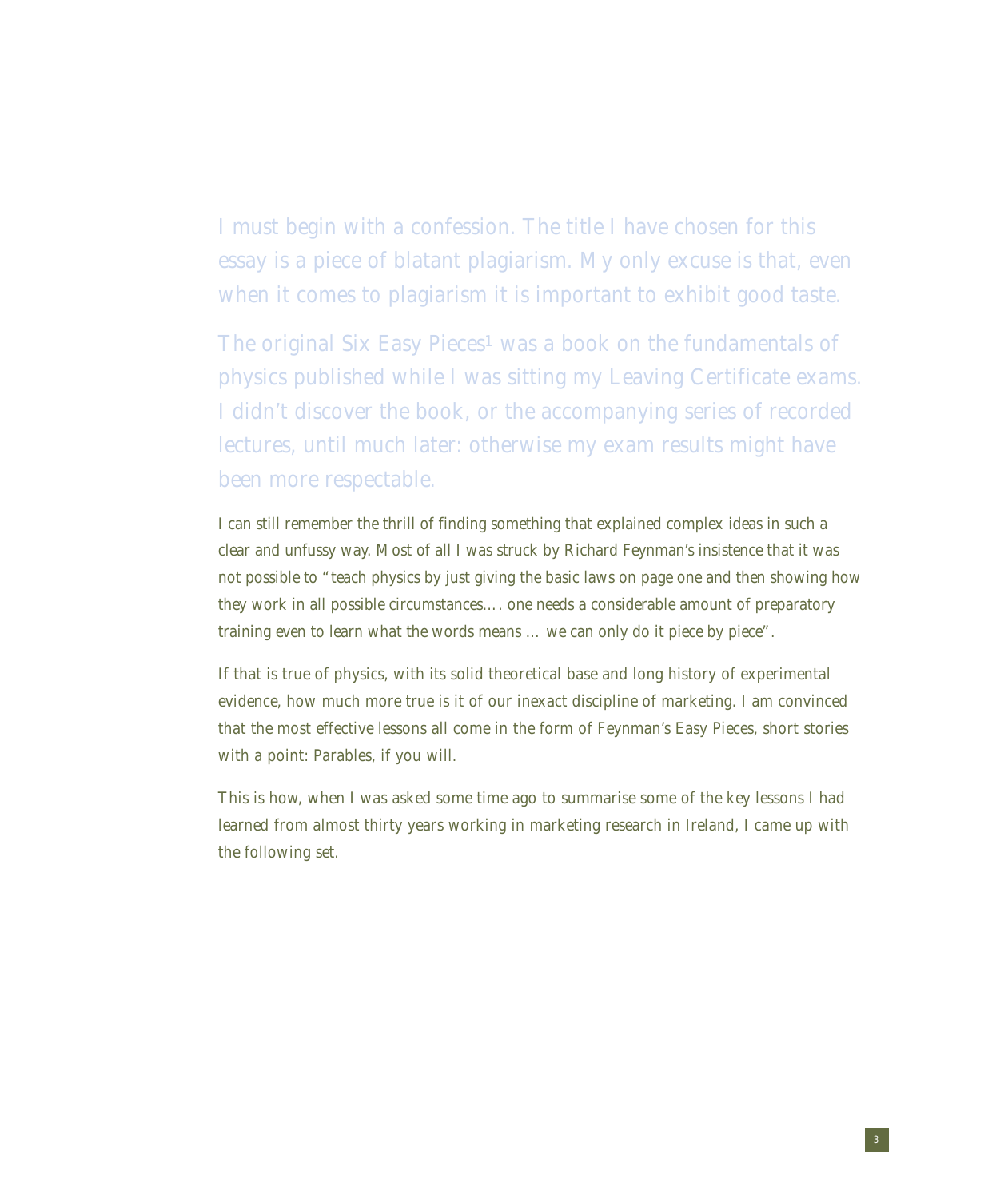#### 1 Even the Bad Times are Good (and, unfortunately, Vice Versa)

New product development tends to be the sexy side of the business and it is very easy to create interesting case histories around the development of new brand launches. Ironically however, most of us, I would guess, make most of our living from old brand maintenance. And we tend not to give it the attention it deserves. It is for this reason that I have chosen as my first 'Easy Piece' the history of PJ Carrolls: the long-established Irish cigarette manufacturers.

I remember Don Carroll (then Chairman of the company) describing the history of the brand's genesis many years ago. He was looking back even further in time to a period, around the Second World War, when there were a great many shortages in Ireland. He remembered going into a small TSN somewhere in rural Ireland and being dismayed to hear the shopkeeper say to a customer ahead of him in the queue, 'I'm sorry we have no cigarettes – we have only Carrolls'.

You can imagine how this made him feel, as he was about to take over the running of this long established family firm. They had a relatively small market share then. The market was dominated by brands like Woodbine, Players Navy Cut and so on. He determined, there and then, to build the Carrolls brand portfolio into something that would command respect from Irish consumers.

He did all the classic things right. He looked at the way the Irish cigarette market was developing and determined that tipped cigarettes were the way of the future. He got into that segment with Carrolls No.1 before any of his competitors. Along with a very strong marketing team that he had recruited, he built the brand into the clear market leader by the 1960s. Not alone that, but they developed Major into the second biggest brand and one which eventually overtook Carrolls No.1 to become market leader in its turn. By the late '60s they had captured over 50% of, what was at the time, one of the biggest consumer markets in Ireland.

The company was on the crest of a wave and they were looking around for opportunities to diversify.

Again, I can remember Don Carroll describing how they decided to develop their sponsorship of the Carrolls Irish Open Golf Tournament as a means of demonstrating to the market place that they had the skills within their organisation to mount a significant and highly complex international sporting event and do it as well as any of their international competitors; no more – 'We have only Carrolls'.

Around that time, another little brand started to emerge from one of their competitors. In the late '60s Silk Cut had something under 2% of the Irish cigarette market. The brands' proposition was very clear, significantly milder and with less tar.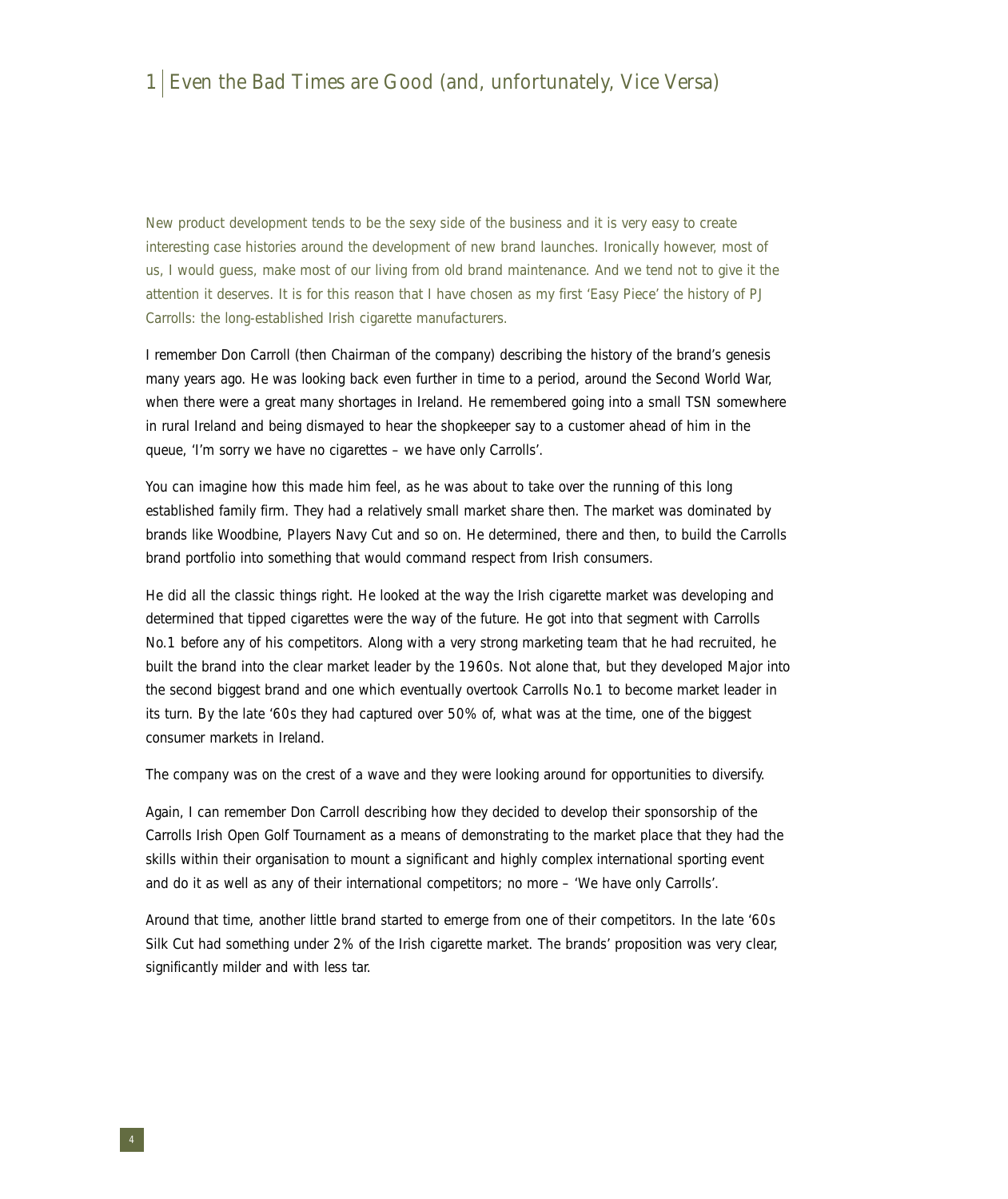#### 1 Even the Bad Times are Good (and, unfortunately, Vice Versa)

In retrospect one can make a strong argument that this was exactly analogous to the earlier emergence of the filter tipped sector. Yet, with the same expert marketing brains looking at the facts, it was difficult for the people at Carrolls to accept that the world would change that much. I can remember people making perfectly plausible and rational arguments of why Silk Cut would never catch on. It could be argued quite plausibly, for example, that if people switched to such light cigarettes it was only a short step from there, for them to give up smoking altogether. That didn't happen; the logical analysis was wrong.

Silk Cut went from strength to strength (pardon the pun). The brand added milder variants to its mix, and pack designs with more sophistication and 'class'.

Silk Cut did to Carrolls and Major what they, in an earlier generation, had done to Woodbine and Players Navy Cut. Carrolls Group slipped back to a market share of about a third. The Irish Open had to be abandoned and passed into the hands of Murphys Brewery. Eventually the company became part of the Rothmans International stable, and subsequently part of BAT.

There are so many lessons to be learned from that simple case history: but the simplest one is 'it ain't simple'.

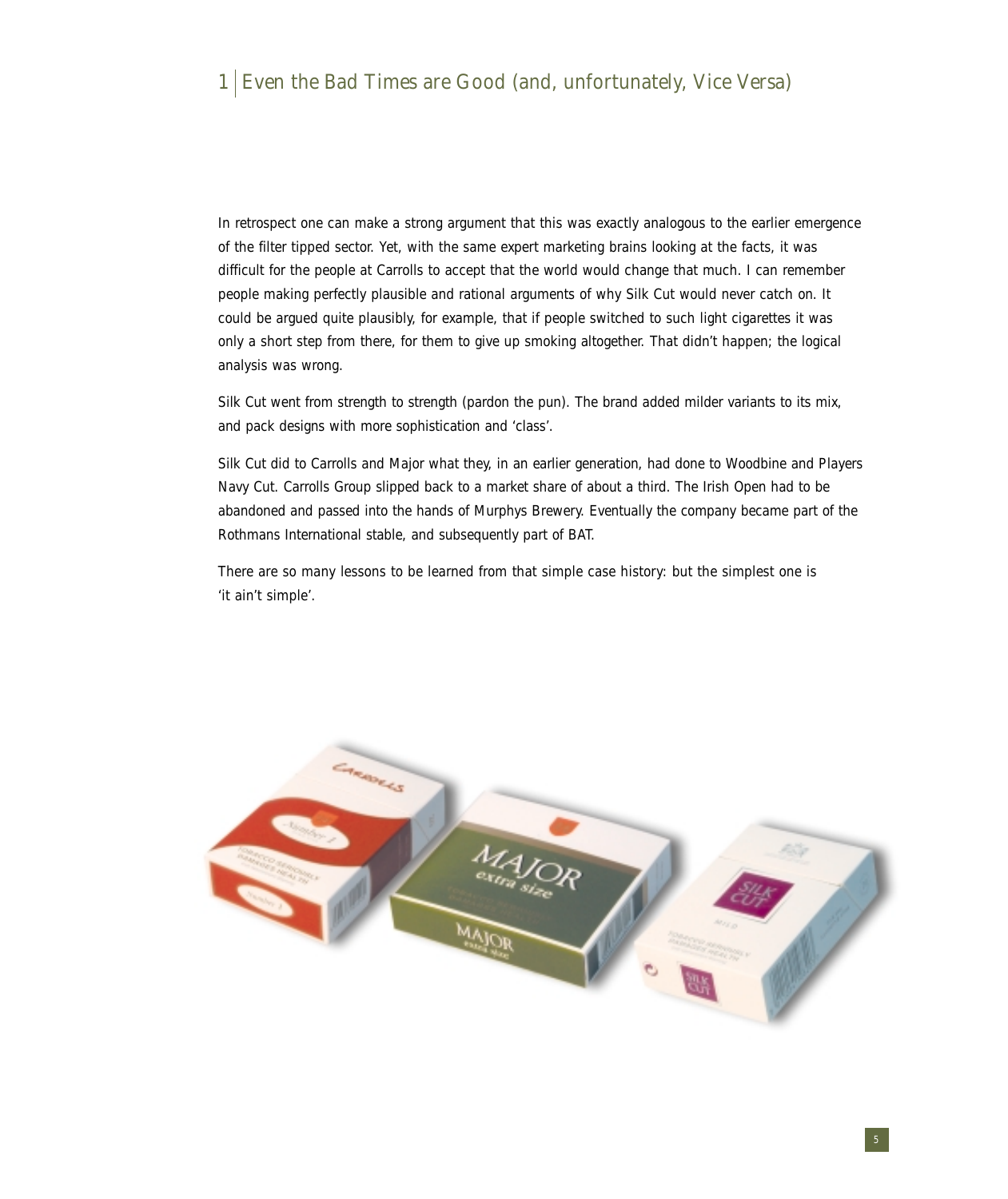#### 1 Even the Bad Times are Good (and, unfortunately, Vice Versa)

One of the strongest marketing teams ever built in this country, on a roll, having cracked an earlier directly analogous problem still had difficulty in interpreting the signs when they came around again and had even greater difficulty responding to the signals. There is probably a sub-text also that says that its harder to take risks when you are the market leader and you have more to lose than when you are in a challenger position.

They may have taken too much comfort from the apparent stability of many successful brands. In a recent book (Brand New)<sup>2</sup> the authors suggest

I am reminded of a passage from Edward Albee's play *'Who's afraid of Virginia Woolf?'*3 The older university lecturer George is convinced that the newly arrived, younger man (Nick) is likely to beat him to the job of running the University.

We don't always recognise our nemesis when it arrives. Silk Cut didn't have a sticker on the pack marking it out as 'Historic Inevitability'.

What could they (Carrolls) have done to detect the signals of change better?

My second easy piece tries to follow on from this question.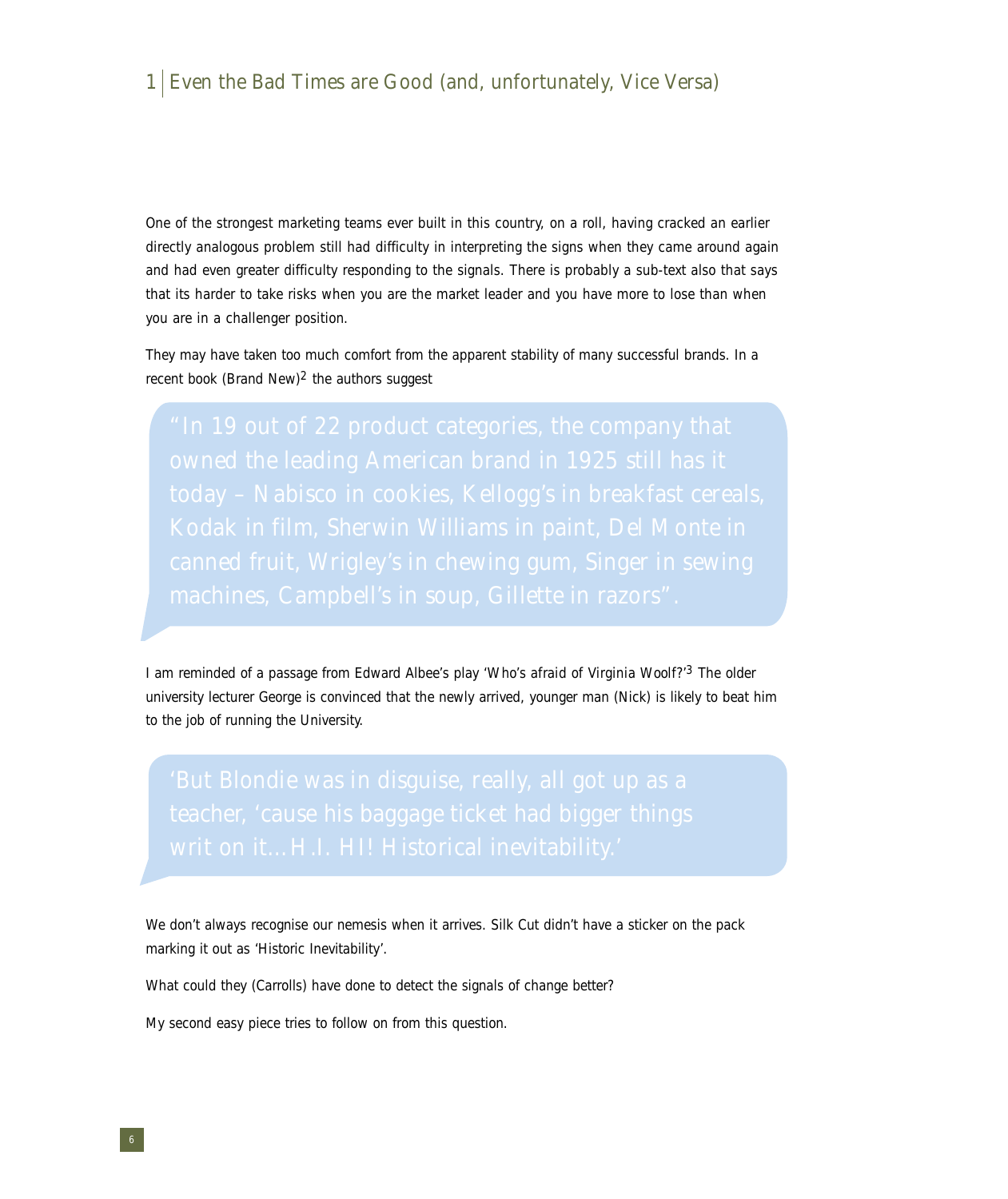#### 2 I'd like to introduce you to 'Phineas Gage'

Phineas Gage4 was a man of Irish extraction who made his living during the middle of the 19th Century, helping his employers – one of the large American railway companies, lay their tracks across the Continental United States.

He eventually became a big wheel in psychological circles and among people who studied the workings of the brain. He managed this career shift in rather unfortunate circumstances however.

He was in charge of a team dynamiting their way through a mountain to ensure that the railway track would be as straight as possible. This involved drilling a narrow gauge-hole, about four feet deep, packing the bottom with dynamite and dampening it down with earth before setting off the explosive. The implement for dampening down the gunpowder and earth mix was a three-foot long, two-inch in diameter, metal bar which he had to tap into place with a hammer.

One day somebody distracted him. He forgot to put the earth dampener in before he started to tap. The clash of metal caused a spark, followed by an explosion and the iron bolt came shooting out like a very large bullet from a gun. It caught the unfortunate Phineas just below the chin, exited through the top of his skull and landed about 150 yards away.

Not alone did he survive this horrific accident but, he came to shortly afterwards, and was able to walk part of the way back to camp, discussing what had happened with the members of his work team.

He made what appeared to be a complete recovery and survived for many years afterwards living what was, to all intents and purposes, a perfectly normal life.

There was just one problem, his personality had been changed completely by the damage that had been done to his brain.

He became one of the first closely observed case histories of how certain parts of the brain control certain functions and how they interact, one with the other.

There have been many similar research studies undertaken subsequently. Some have followed from accidents, others from operations to remove tumours and so on.

One of the outcomes of all that research is that they have been able to pinpoint, reasonably accurately, where in our brains our emotional centres lie. We have also been able to observe what happens to people when those emotional centres are lost or damaged.

One of the conclusions that has been reached on the basis of this research is a very counter-intuitive one. Most great philosophers would have held that emotions were animal instincts that needed to be kept under control. Rationality was the thing that distinguished humans from animals. Working from this back-drop it is very easy to assume that careful, rational consideration of all the pros and cons are the key building blocks of correct decision making, (in our world, about new product development, old brand maintenance or whatever).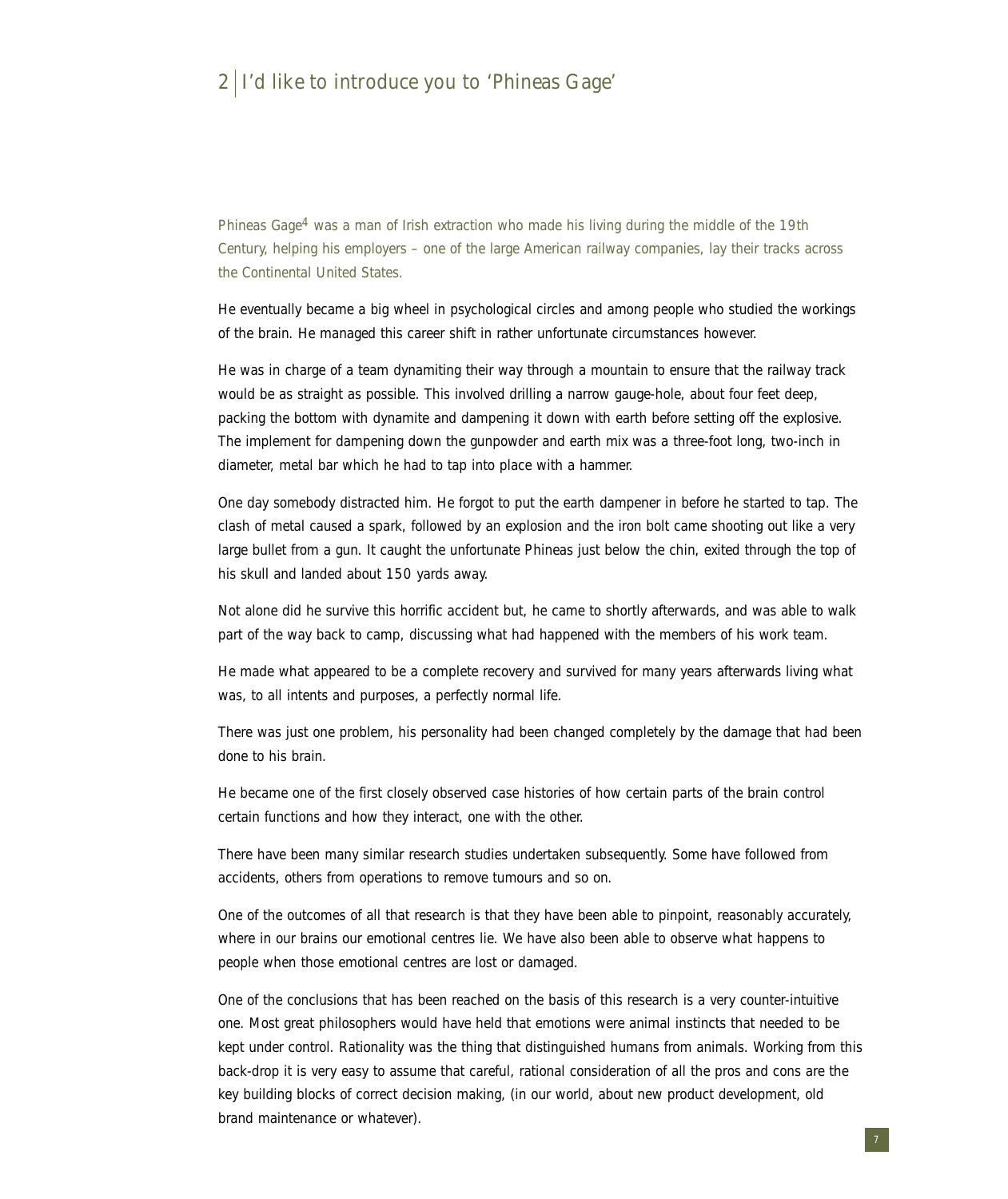#### 2 I'd like to introduce you to 'Phineas Gage'

The ironic thing is that the brain research that I've been talking about pointed very clearly toward the conclusion that when the emotional centres of the brain were damaged, the individual in question lost the ability to make rational decisions. He or she would clearly see the arguments for or against any course of action. They could work out what the consequences of any course of action might be, but they couldn't bring themselves to make a decision. One of the researchers came up with a memorable phrase to explain it. He suggested that it seemed as if the emotional part of the brain had to hijack the rational side to get decisions made.

All the rational arguments, for and against certain courses, count for nothing if the individual in question doesn't want the end result to happen badly enough. I have seen evidence of the truth of that conclusion over and over again during the last thirty years.

One of the distractions is that we too readily confuse what we, as brand producers, want with what the consumer wants.

#### Here is a key conundrum.

Brand owners put a lot of faith in logical analysis. The bridge from there to the rational part of the brain of the consumer is an easy one to cross.

The most difficult thing for manufacturers to do, is to put themselves into the emotional 'shoes' of the consumer. Stepping into the logical part of his or her brain is so much easier, so much more comforting. And yet, if we don't recognise this fault line between the rational and emotional mind, we miss the clinching element of all key decisions.

Carrolls wanted consumers to retain a loyalty to their solution to the search for milder brands but they didn't really want them to go any further than that. It is very easy to build a rational argument why it shouldn't happen. Ironically, the brighter people are, the better they are going to be at building up these rational scenarios (and getting further and further from the truth).

Guinness wanted, very badly, a lighter version of their brand that would overcome the resistance of young people to acquiring the Guinness habit. It was very easy to build the rational case for it. More than that, consumers could readily see the sense of such a development. The problem was that they (young consumers) didn't have any emotional thirst for the new brand – Guinness Light. Those emotional needs were already being satisfied by brands like Smithwicks and Harp which have since had to confront the challenge from new emotional need fillers like Heineken, Budweiser and so on.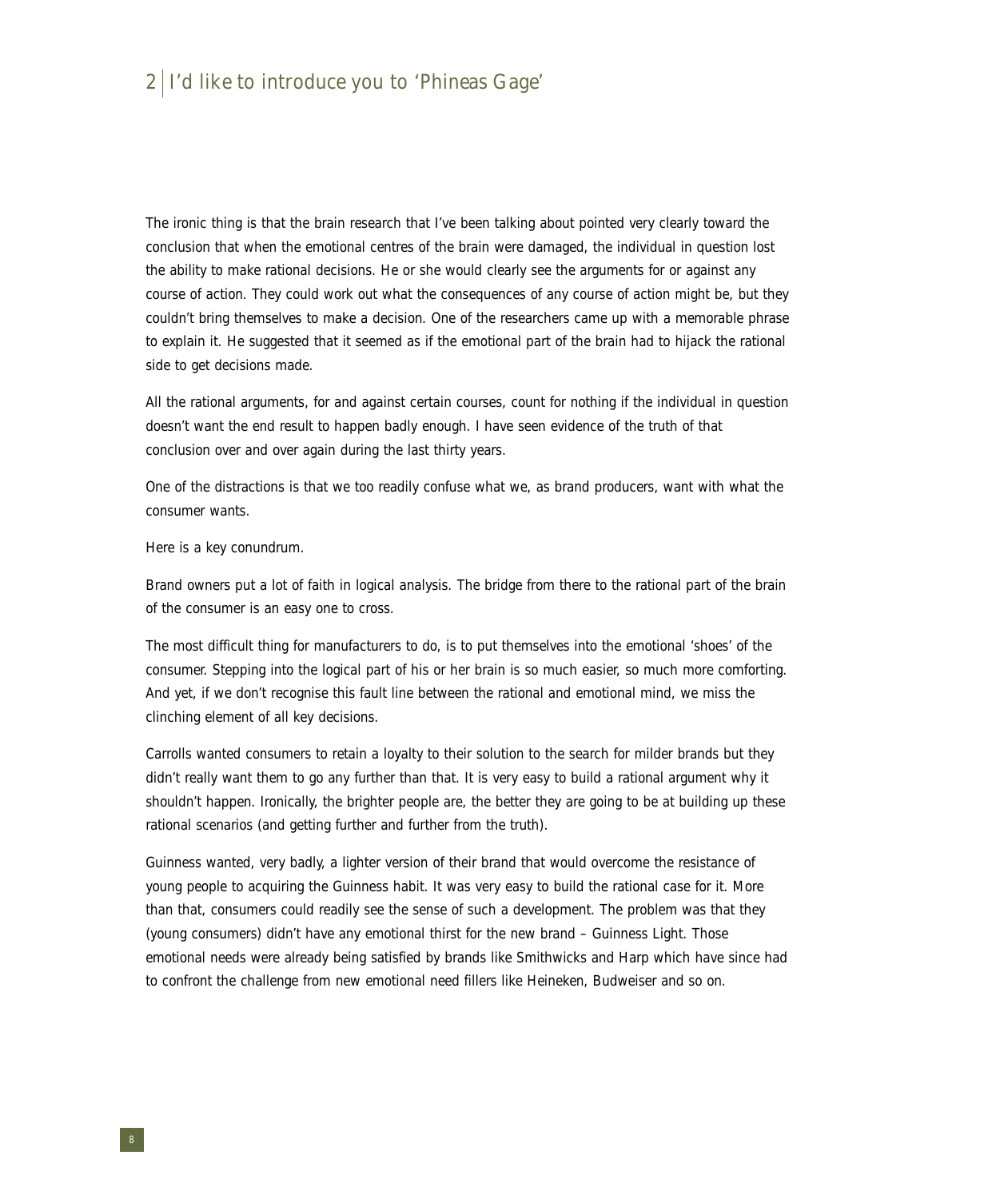#### 3 The Customer is Always Right... Well Sometimes

About 10 years ago I was asked to address the Cork branch of the Marketing Institute on the theme – 'Know your Customer'. I think I caused some consternation by asserting that 'the customer is *not* always right'. The notion that the customer is always right is such a fundamental tenet of sales and marketing that we take if for granted that it is true all of the time. It isn't.

Of course it is true when you are delivering an established product or service. You have to adhere to the contract between the supplier and the client.

Where it falls down however is when we look to the consumer for advice on designing new products and services. The old guidelines worked when there was a shortage of supply and consumers could articulate their needs and wants. We no longer live in that world. The vast majority of consumers have more products and services available to them, than they ever needed or wanted.

The one thing they have in very short supply is time. In particular they don't have the time to do our job for us, and to think out what it is that they might want or need at some stage in the future when circumstances are likely to be very different from those that exist at this point I time.

I can remember doing research for the banks on the notion of ATMs, before they were introduced. At the surface level people weren't very keen on the idea – 'I wouldn't feel safe'. 'I don't think I'd ever get used to one of those computer machines' etc. Look at the usage levels now.

When we looked at the potential market for mobile phones, consumers were quite convinced they would never have a need for such an expensive appliance – 'I can see Michael Smurfit and a few of his mates having them, but that's not for the likes of me'. My how things have changed!

One of my main clients over the last fifteen years or so has been the National Lottery. When we did the exploratory work on the launch of Lotto, and at many junctures since then, we came across the same obstacles again and again. Consumers thought that the big prize was too big, and the small prizes were too small.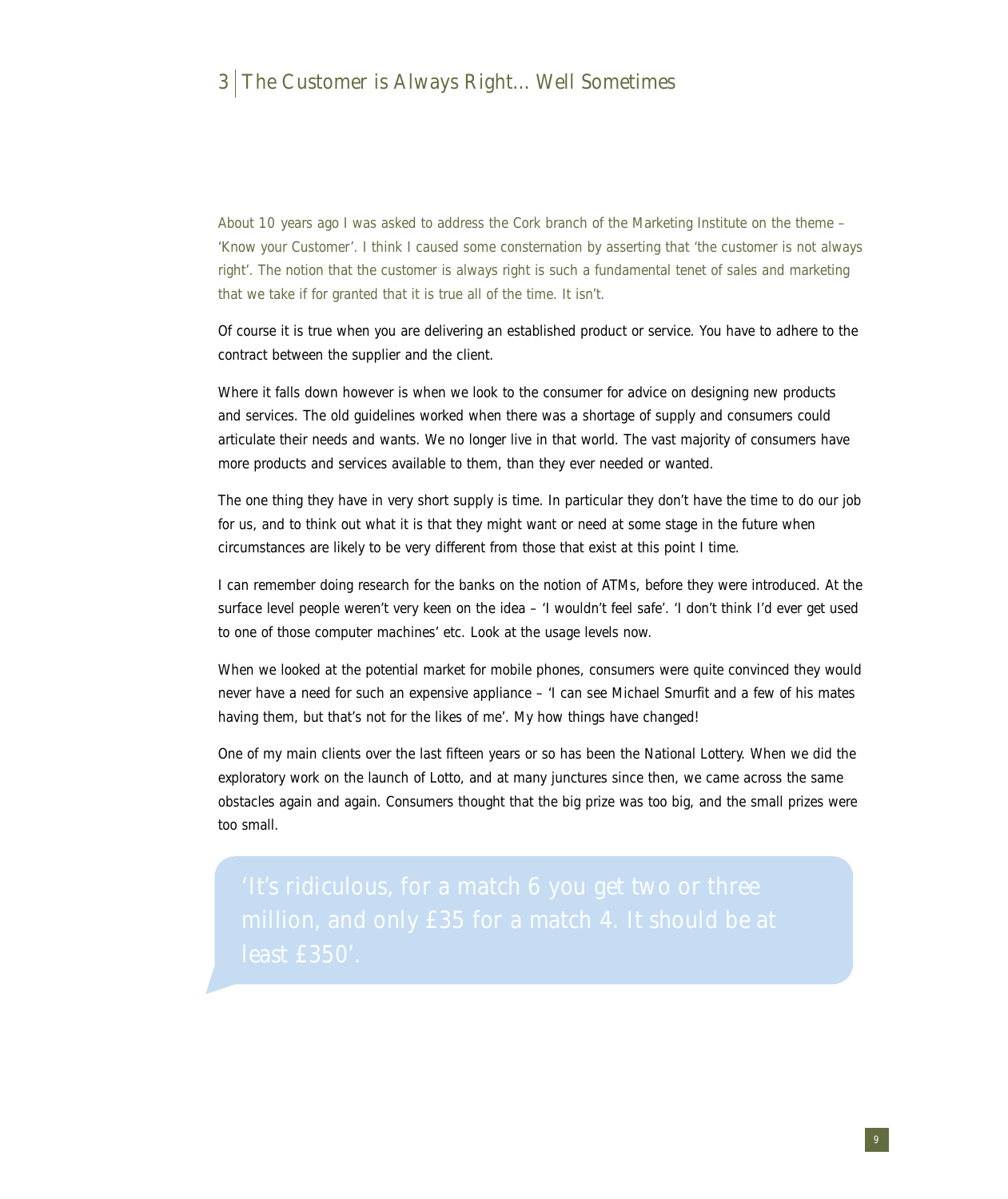### 3 The Customer is Always Right... Well Sometimes

Let's follow the logic. Last year the Lottery paid out on 568,000 match 4 prizes. At £35 a head that is nearly £20 million. At £350 a pop it would be £200 million. The total income on Lotto last year was £252 million. We have just designed the first Lottery in the world that is guaranteed to make huge losses.

Sometimes the consumer simply does not know enough to be the key decider. We, the custodian of the brands, have to make the key decisions. The role of research in these circumstances may simply be, to find out what sort of problems we confront in selling our ideas to consumers and how widespread those barriers are. I can well imagine that people would find fault with the initial concept behind the Eamonn Dunphy Show on radio (too much talk) or Anne Robinsons Weakest Link TV Show (far too rude). They have been proved wrong. There is a very thin line between using research as a killer of good ideas and using it as the grit that opens the oyster, that reveals the pearl.

Judgement is crucial in these areas. We can't just be led by a consumer wish list which is bound to be heavily influenced by past experience. We can't be guided simply by 'most votes carries' decisions. We have to recognise that successful ideas very often start out small and they build from there.

New ideas that have too ready an acceptance initially often achieve those favourability ratings *because* they are already familiar. They will fall down in the market place because they don't offer any *new solutions* – new sensations.

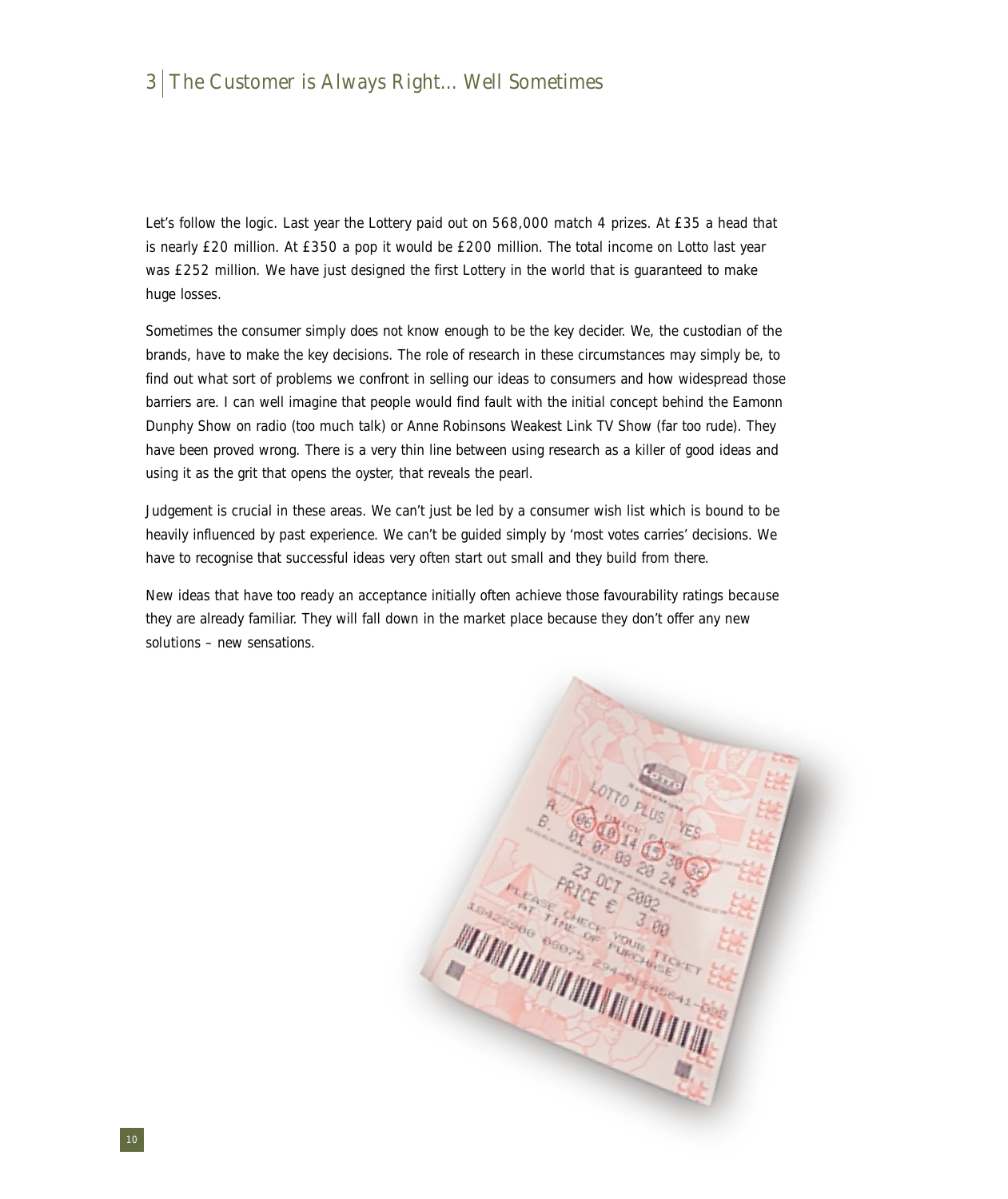#### 4 Remember that Brands are Living Organisms

Anybody who has done Group Discussion work, knows how difficult it is to turn your mind off after a group discussion has been completed. When I'm driving home late at night after groups, I listen to the radio quite a lot. You can hear some interesting stuff.

I remember listening one night to a programme on Anthropology where they were describing the myths and legends of various Aboriginal tribes. One sticks in my mind particularly. One of these tribes traced their origins to a particular hero figure – their version of Fionn MacCumhail. The story goes that he won some famous victory for the tribe. The Gods were pleased with him and they told him they would grant him one wish in return.

He asked to be allowed to live forever. They granted him his wish. They turned him into a rock. It still stands in the desert. The natives still think of it as him. They refer to the rock by his name and they always remember to say hello as they pass by. It's life Jim, but not as we know it.

Rocks are simple objects. Chemical reactions are slightly more complex. The leap from chemical reactions to the spark of life is more complex still. Living organisms require a degree of complexity. So do brands.

We have all been taught that advertising communications need to be clear and singular. I would contend that one of the Marketing errors that has become commonplace over recent years is, to leap from that idea (of the requirement for singularity in advertising communications) to the mistaken belief that brands need to have a single message that is repeated over and over again.

A great deal of effort is spent in boiling down a brand essence to its bare essentials. Too often this ends up sucking the life-blood out of a brand.

Focussing on a *single* brand advantage can be successful in the short term, but it runs a real risk of becoming boring over time and can eventually turn the brand into a lump of stone.

Superbrands relish their own complexity. Some can even carry promises that are apparently in complete conflict. My favourite example of this, although it is an old brand at this stage, is Fairy Liquid. For years and years consumers believed two very contradictory things about this brand. It scoured the grease off plates and was appreciably stronger than competitors in doing this. At the same time, it was kind to hands.

The planners at Levi Strauss<sup>5</sup> have written of the way they developed a short list of about 8 elements in the core persona of their brand: Sexiness, rebellion, assertiveness and so on. No single commercial could carry all eight elements of the genetic fingerprint but they planned their ads in sequence so that each highlighted a slightly different facet of the brands persona and they were careful to return, after an appropriate time lapse, to turning the spotlight on those aspects of the brand personality that had not been highlighted for say the last two years.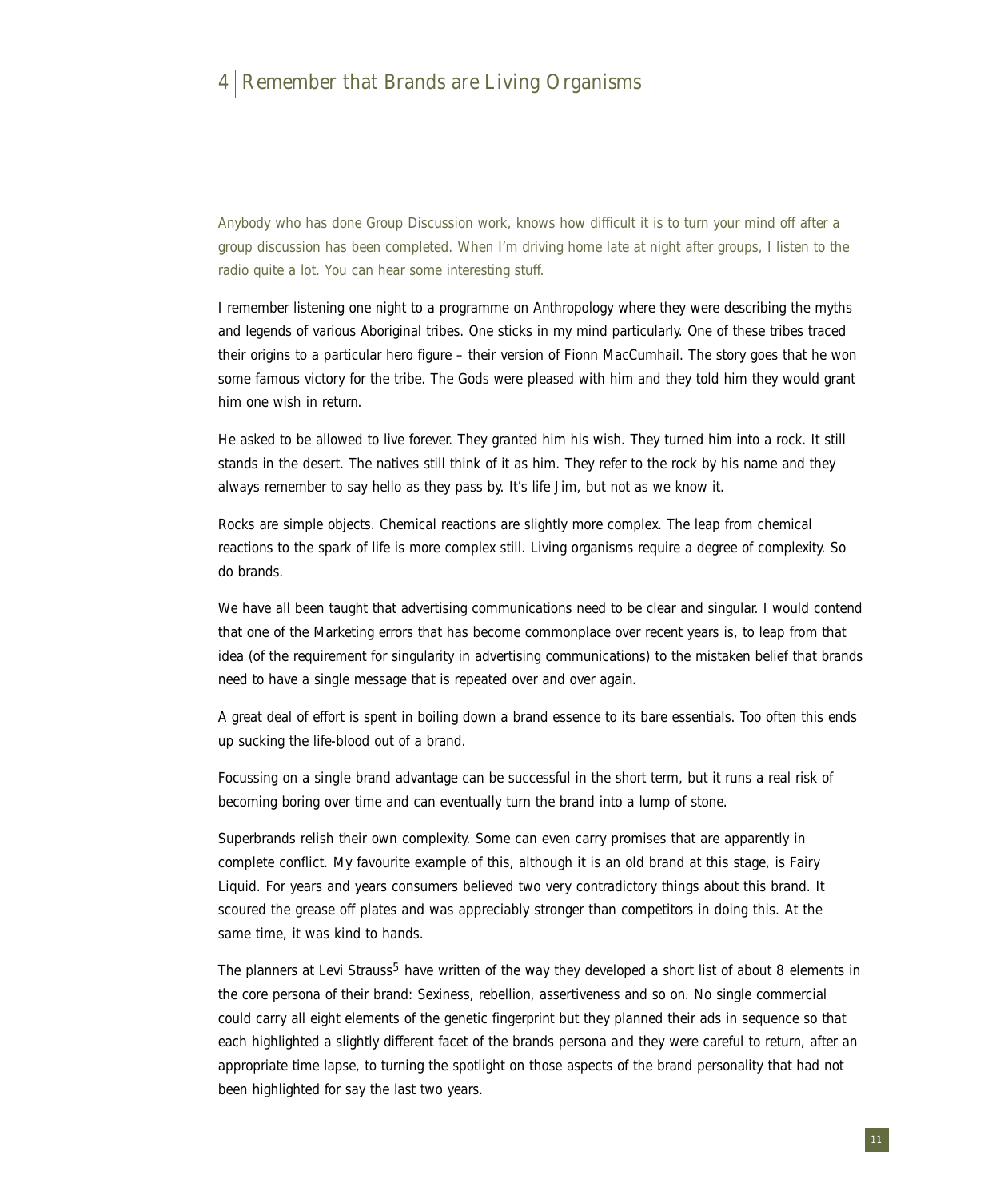#### 4 Remember that Brands are Living Organisms

Nobody is pretending it is easy: but, I firmly believe it is a lesson that brand owners ignore at their peril.

In the run up the millennium you may recall there were all kinds of polls on the greatest achievement in one field or another during the last thousand years. I don't know if any of you noticed it but there was one poll of the scientific community around the world, where a large sample of the top scientists in all fields were asked to nominate their top scientific breakthrough of recent times – say the past 200 years. Guess what came out on top?

It wasn't  $E=MC^2$  or any of that stuff that we have been coached to assume is outside our competence. Believe it or not it was Darwin's Theory of Evolution.

This struck me as stunning. I imagine if we could do a poll of lay people we would find that most people have heard of it, very few people understand it (although they think they do) and a great many people think that it is 'only a theory, it isn't scientific and it hasn't been proved'.

Irony of ironies, there it is, at number one in the charts, as nominated by the real experts. The reason it has been selected is its pure usefulness. In almost every area of science now, people use Darwin's basic model to analyse the success or failure of all kinds of things and they find it works. Over the past 20 years or so, there has been a noticeable shift in the pattern of Nobel Prizes for Science; away from Physics and Chemistry and into the area of Biology<sup>6</sup> where we are dealing with living organisms and where it has been necessary to develop a whole new set of complex calculation procedures (including fuzzy Maths7), to explain how certain emergent trends survive and thrive and how others die out without reproducing.

I have become increasingly convinced over the years, that we who are involved in marketing and sustaining brands (which are living organisms) can learn more from this discipline than from any other.

It is my firm belief that we have to think of our brands as consisting of, in Richard Dawkin's phrase, 'Selfish Gene(s) $8'$ . Some are more fit to survive than others and we need to adopt this approach to analysing our brands, to have any chance of establishing which other organisms they compete with, what sort of nourishment they need to help them to survive and thrive. What sort of developments threatens the survival of the species and which ones add to its chances of survival? We can do huge damage to our brands by trying to plant them in unsuitable soil. Force-feeding them is most certainly a short-term measure that proves damaging in the long run.

The analogy can be extended ad infinitum. All I can do, in the time available is to plant the seed of the idea. Think about it and I am sure you will find it a useful metaphor for reviewing your brand's health.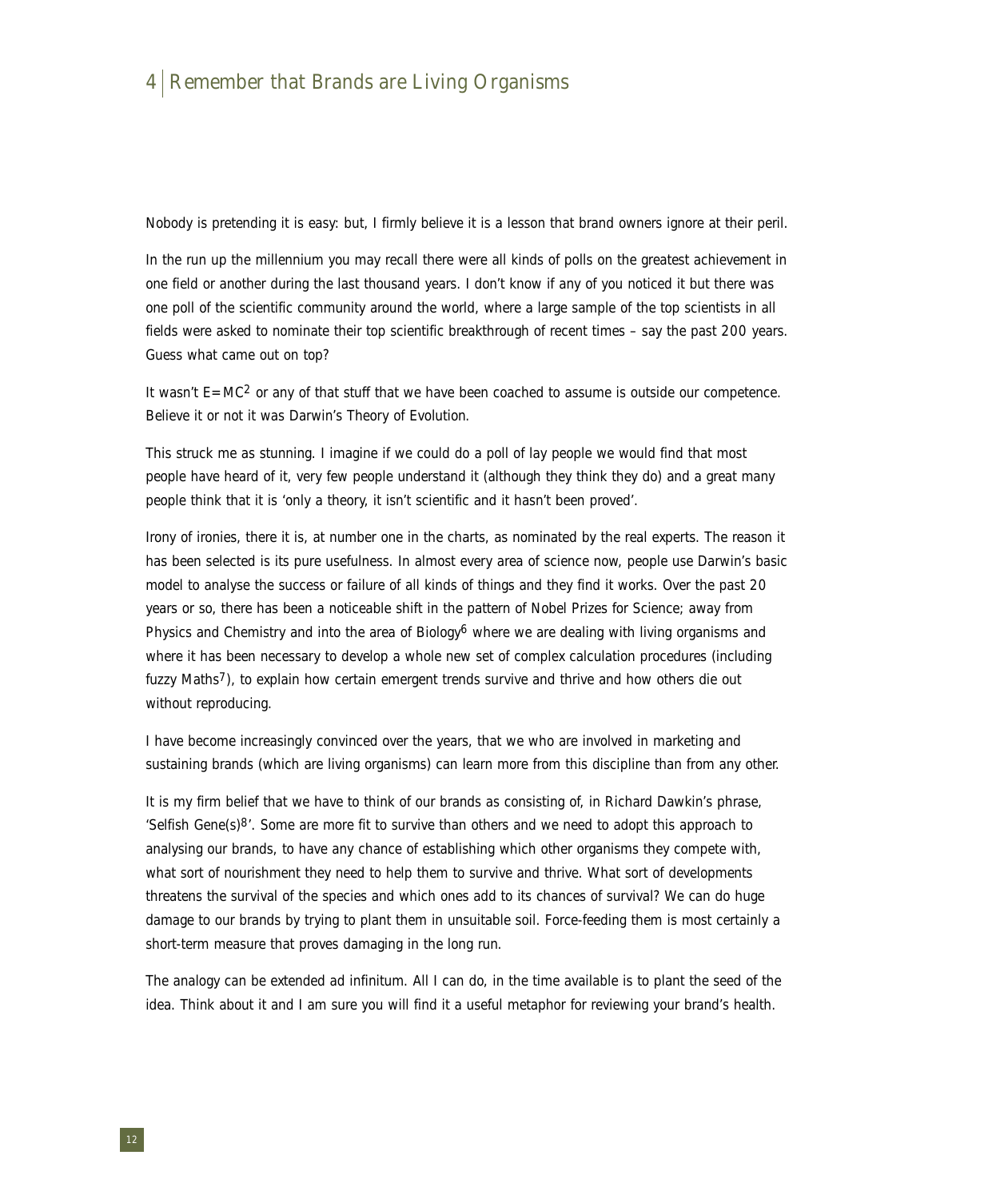#### $5$  Silent E – The Differential Calculus of Marketing

In the 1950s Tom Lehrer was a lecturer of Mathematics at Harvard University. In his spare time he discovered he had a real talent for playing the piano and writing very funny songs. He found he could make a great deal more money from playing piano and singing than he could from lecturing, even in a prestigious University such as Harvard. Some of you with a classical education may remember some of his songs such as 'Poisoning Pigeons in the Park' or 'Masochism Tango'. Tom's particular forte was satire but he eventually gave up when Henry Kissinger was nominated for the Nobel Peace Prize, shortly after masterminding the bombings of Hanoi and Cambodia. He didn't think any satirist could trump that particular act.

He looked around for something to do with his time and one of his friends roped him into a TV series he was planning, which had a rather lofty set of ideals which were in tune with the temper of those particular times. They thought they could use the power of television to teach young kids, particularly those from underprivileged backgrounds, some useful social skills. They called the show 'Sesame Street' – some of you may remember it. Some of you may even have been taught to read by singing along to the songs Tom Lehrer devised for that show.

I particularly remember a song he wrote which was called 'Silent E'. The idea of the song was that the letter 'e' can be added to various words and it becomes the silent contributor which changes the meaning:

One couplet in particular stays with me.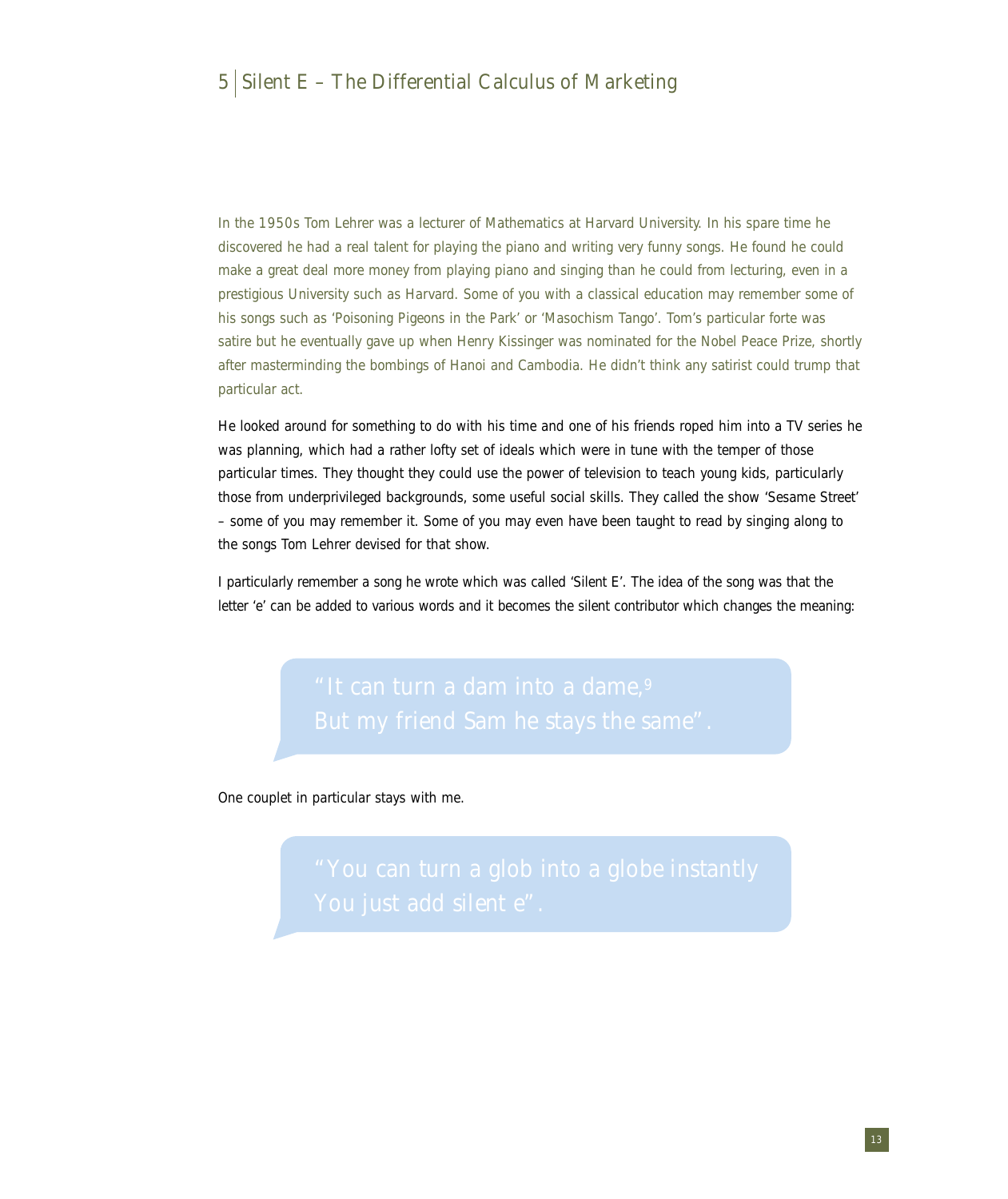#### $5$  Silent E – The Differential Calculus of Marketing

Ever since my first exposure to that simple kiddie song, it has always struck me as a useful metaphor for the successful leveraging of a marketing idea. Something that takes a very simple concept and gives it that extra little 'lift' that brings it alive for the consumer.

When Budweiser was first launched in Ireland, there was a real temptation to promote it as an American success story. Irish consumers were just waiting for a chance to blow it out of the water. They (Budweiser) made a very correct decision (under local advice it must be said) to attack from an unexpected source. Irish International created those lovely ads with the Clydesdale horses (which had not been used in the American Market for some time incidentally) and they underpinned the quality ingredients of the brand by introducing the concept of 'Beechwood Ageing'. It doesn't matter that nobody really understood what Beechwood Ageing is. It set up a new agenda for judging the brand. They had anticipated the consumers objections and got the corrective mechanism in first.

I firmly believe that the success of the Frogs and Lizards campaign and the subsequent 'Wassup' campaign would never have been possible if they hadn't established the brand at level one by giving it an injection of what I am calling here 'Silent E'.

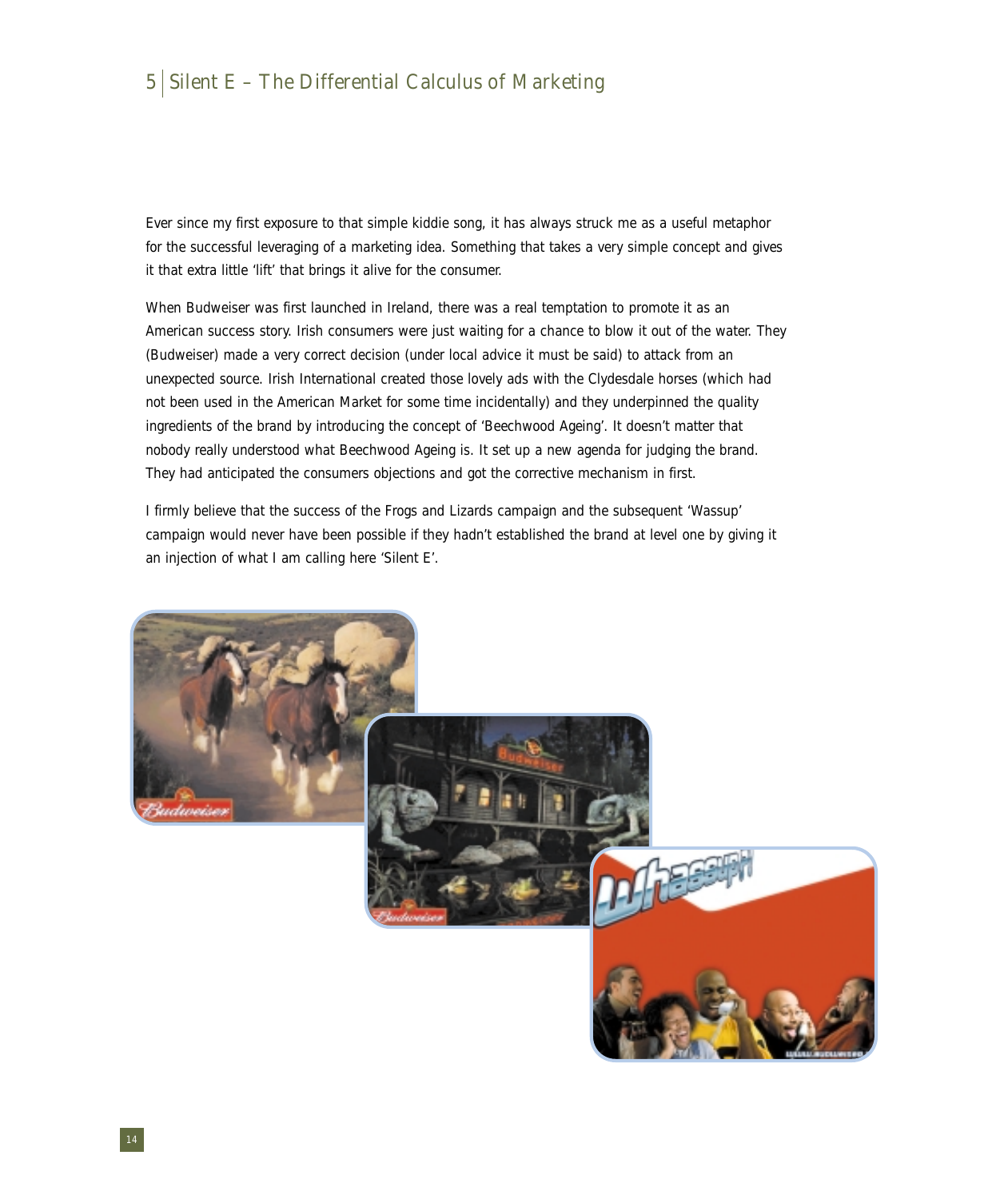#### 6 Brands (Like Gods) Make Their Own Importance

My final easy piece comes from the most unlikely source of all. If I walk out of my office turn right and walk for about three minutes I come to a footbridge across the Grand Canal with monuments on either side to the poet Patrick Kavanagh: No marketing guru, he.

And yet, I remember about 20 years ago, my old mentor, John Meagher, who died recently, used some lines from Kavanagh's poem *'Epic'* in a paper titled 'Ireland in the Year 2000'. I can't exactly remember the point John was making at the time but the lines do still seem to me to contain a very important message for Marketing people and one that we too readily ignore.

The storyline in the poem concerns a fight between two families over who owns 'half a rood of rock' in Monaghan. Kavanagh despairs of such petty fights, particularly when set against the backdrop of world events in that year of 1939.

Gods make their own importance – so do brands. We forget this too often. It is very easy to take a brand off its pedestal; much more difficult to get it back up there where it is held in awe and respect.

If I link this back to some of my earlier pieces I suspect that we listen, too often with an undiscriminating ear, to the changing moods of consumers. We don't pay enough attention to our brands. We don't listen to their inner voice or understand their needs or potentialities.

I have seen too many cases where brand owners have done violence to their brands by attempting to get them to masquerade as something they are not or trying to stretch them into grotesque shapes to fit some rationally derived, but emotionally sterile, master plan.

People very often attempt to stretch their brand equity to take it into a new product area. They will even use terms such as:'taking advantage of the brand equity'. How would you like to be taken advantage of?